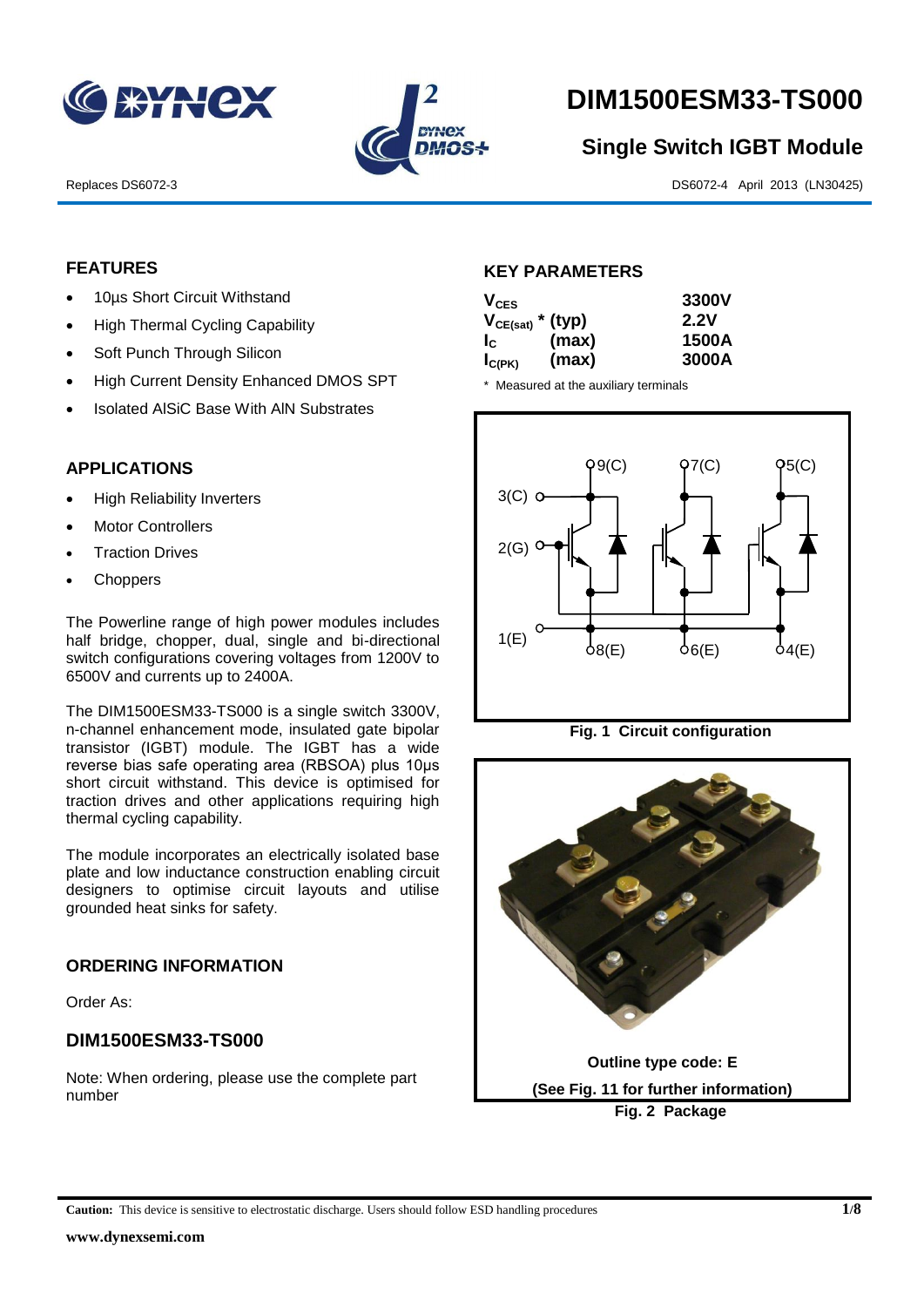## **ABSOLUTE MAXIMUM RATINGS**

Stresses above those listed under 'Absolute Maximum Ratings' may cause permanent damage to the device. In extreme conditions, as with all semiconductors, this may include potentially hazardous rupture of the package. Appropriate safety precautions should always be followed. Exposure to Absolute Maximum Ratings may affect device reliability.

#### **Tcase = 25°C unless stated otherwise**

| Symbol            | <b>Parameter</b>                  | <b>Test Conditions</b>                                   | Max. | <b>Units</b> |
|-------------------|-----------------------------------|----------------------------------------------------------|------|--------------|
| $V_{CES}$         | Collector-emitter voltage         | $V_{GF} = 0V$                                            | 3300 | V            |
| $V_{GES}$         | Gate-emitter voltage              |                                                          | ±20  | V            |
| $I_{\rm C}$       | Continuous collector current      | $T_{\text{case}} = 110^{\circ}C$                         | 1500 | A            |
| $I_{C(PK)}$       | Peak collector current            | 1ms, $T_{\text{case}} = 140^{\circ}$ C                   | 3000 | A            |
| $P_{\text{max}}$  | Max. transistor power dissipation | $T_{\text{case}} = 25^{\circ}C$ , $T_i = 150^{\circ}C$   | 15.6 | kW           |
| $I^2t$            | Diode $I^2t$ value                | $V_R = 0$ , $t_p = 10$ ms, $T_i = 150$ <sup>o</sup> C    | 720  | $kA^2s$      |
| V <sub>isol</sub> | Isolation voltage - per module    | Commoned terminals to base plate.<br>AC RMS, 1 min, 50Hz | 6000 | V            |
| $Q_{PD}$          | Partial discharge - per module    | IEC1287, $V_1 = 3500V$ , $V_2 = 2600V$ , 50Hz RMS        | 10   | рC           |

#### **THERMAL AND MECHANICAL RATINGS**

| Internal insulation material:     | AIN              |
|-----------------------------------|------------------|
| Baseplate material:               | <b>AISiC</b>     |
| Creepage distance:                | 33mm             |
| Clearance:                        | 20 <sub>mm</sub> |
| CTI (Comparative Tracking Index): | >600             |

| Symbol                        | <b>Parameter</b>                                      | <b>Test Conditions</b>                        | Min   | Typ. | Max | <b>Units</b>    |
|-------------------------------|-------------------------------------------------------|-----------------------------------------------|-------|------|-----|-----------------|
| $R_{th(j-c)}$                 | Thermal resistance - transistor                       | Continuous dissipation -<br>junction to case  |       |      | 8   | °C/kW           |
| $R_{th(j-c)}$                 | Thermal resistance - diode                            | Continuous dissipation -<br>junction to case  |       |      | 16  | °C/kW           |
| $R_{th(c-h)}$                 | Thermal resistance -<br>case to heatsink (per module) | Mounting torque 5Nm<br>(with mounting grease) | -     |      | 6   | °C/kW           |
| $T_i$<br>Junction temperature |                                                       | Transistor                                    |       |      | 150 | $^{\circ}C$     |
|                               |                                                       | Diode                                         |       |      | 150 | $\rm ^{\circ}C$ |
| ${\mathsf T}_{\text{stg}}$    | Storage temperature range                             | $\overline{\phantom{a}}$                      | $-40$ | -    | 125 | $^{\circ}C$     |
|                               |                                                       | Mounting - M6                                 |       |      | 5   | Nm              |
|                               | Screw torque                                          | Electrical connections - M4                   |       |      | 2   | N <sub>m</sub>  |
|                               |                                                       | Electrical connections - M8                   |       |      | 10  | Nm              |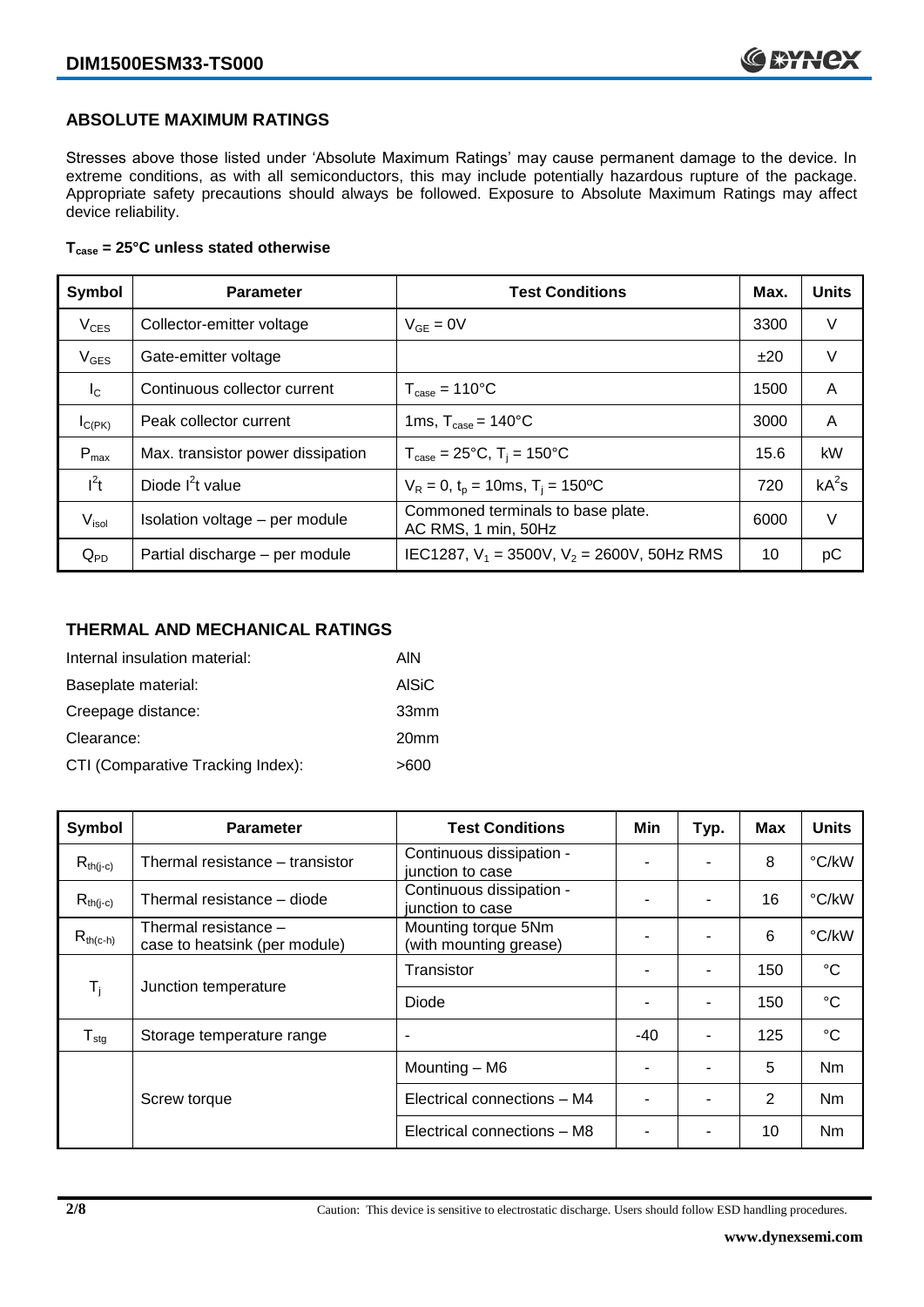# **ELECTRICAL CHARACTERISTICS**

## **Tcase = 25°C unless stated otherwise.**

| <b>Symbol</b>              | <b>Parameter</b>                        | <b>Test Conditions</b>                                                                                                                                   | Min | <b>Typ</b> | Max | <b>Units</b> |
|----------------------------|-----------------------------------------|----------------------------------------------------------------------------------------------------------------------------------------------------------|-----|------------|-----|--------------|
|                            |                                         | $V_{GE} = 0V$ , $V_{CE} = V_{CES}$                                                                                                                       |     |            | 5   | mA           |
| $I_{\text{CES}}$           | Collector cut-off current               | $V_{GF} = 0V$ , $V_{CE} = V_{CES}$ , $T_{case} = 125$ °C                                                                                                 |     |            | 90  | mA           |
|                            |                                         | $V_{GF} = 0V$ , $V_{CF} = V_{CES}$ , $T_{case} = 150^{\circ}C$                                                                                           |     |            | 150 | mA           |
| $I_{\text{GES}}$           | Gate leakage current                    | $V_{GE} = \pm 20V$ , $V_{CE} = 0V$                                                                                                                       |     |            | 1   | μA           |
| $V_{GE(TH)}$               | Gate threshold voltage                  | $I_{C} = 120 \text{mA}, V_{GE} = V_{CE}$                                                                                                                 |     | 5.7        |     | $\vee$       |
|                            |                                         | $V_{GF}$ = 15V, $I_C$ = 1500A                                                                                                                            |     | 2.2        |     | $\vee$       |
| $V_{CE(sat)}$ <sup>†</sup> | Collector-emitter<br>saturation voltage | $V_{GE}$ = 15V, $I_C$ = 1500A, $T_i$ = 125°C                                                                                                             |     | 2.8        |     | $\vee$       |
|                            |                                         | $V_{GE}$ = 15V, $I_C$ = 1500A, $T_i$ = 150°C                                                                                                             |     | 3.0        |     | $\vee$       |
| $I_F$                      | Diode forward current                   | DC                                                                                                                                                       |     | 1500       |     | A            |
| $I_{FM}$                   | Diode maximum forward current           | $t_p = 1$ ms                                                                                                                                             |     | 3000       |     | A            |
|                            |                                         | $I_F = 1500A$                                                                                                                                            |     | 2.4        |     | $\vee$       |
| $V_F$ <sup>†</sup>         | Diode forward voltage                   | $I_F = 1500A$ , $T_i = 125^{\circ}C$                                                                                                                     |     | 2.5        |     | $\vee$       |
|                            |                                         | $I_F = 1500A$ , $T_i = 150^{\circ}C$                                                                                                                     |     | 2.4        |     | $\vee$       |
| $C_{\text{ies}}$           | Input capacitance                       | $V_{CE} = 25V$ , $V_{GE} = 0V$ , $f = 1MHz$                                                                                                              |     | 260        |     | nF           |
| $Q_q$                      | Gate charge                             | $±15V$ Including external $C_{qe}$                                                                                                                       |     | 25         |     | $\mu$ C      |
| $C_{res}$                  | Reverse transfer capacitance            | $V_{CE} = 25V$ , $V_{GE} = 0V$ , $f = 1MHz$                                                                                                              |     | 6          |     | nF           |
| $L_M$                      | Module inductance                       |                                                                                                                                                          |     | 10         |     | nH           |
| $R_{INT}$                  | Internal transistor resistance          |                                                                                                                                                          |     | 90         |     | $\mu\Omega$  |
| SC <sub>Data</sub>         | Short circuit current, I <sub>SC</sub>  | $T_i = 150^{\circ}C$ , $V_{CC} = 2500V$<br>$t_p \le 10 \mu s$ , $V_{GE} \le 15V$<br>$V_{CE \ (max)} = V_{CES} - L^{\dagger} \times dl/dt$<br>IEC 60747-9 |     | 5500       |     | A            |

#### **Note:**

 $\dagger$  Measured at the auxiliary terminals

 $\check{}$  L is the circuit inductance + L<sub>M</sub>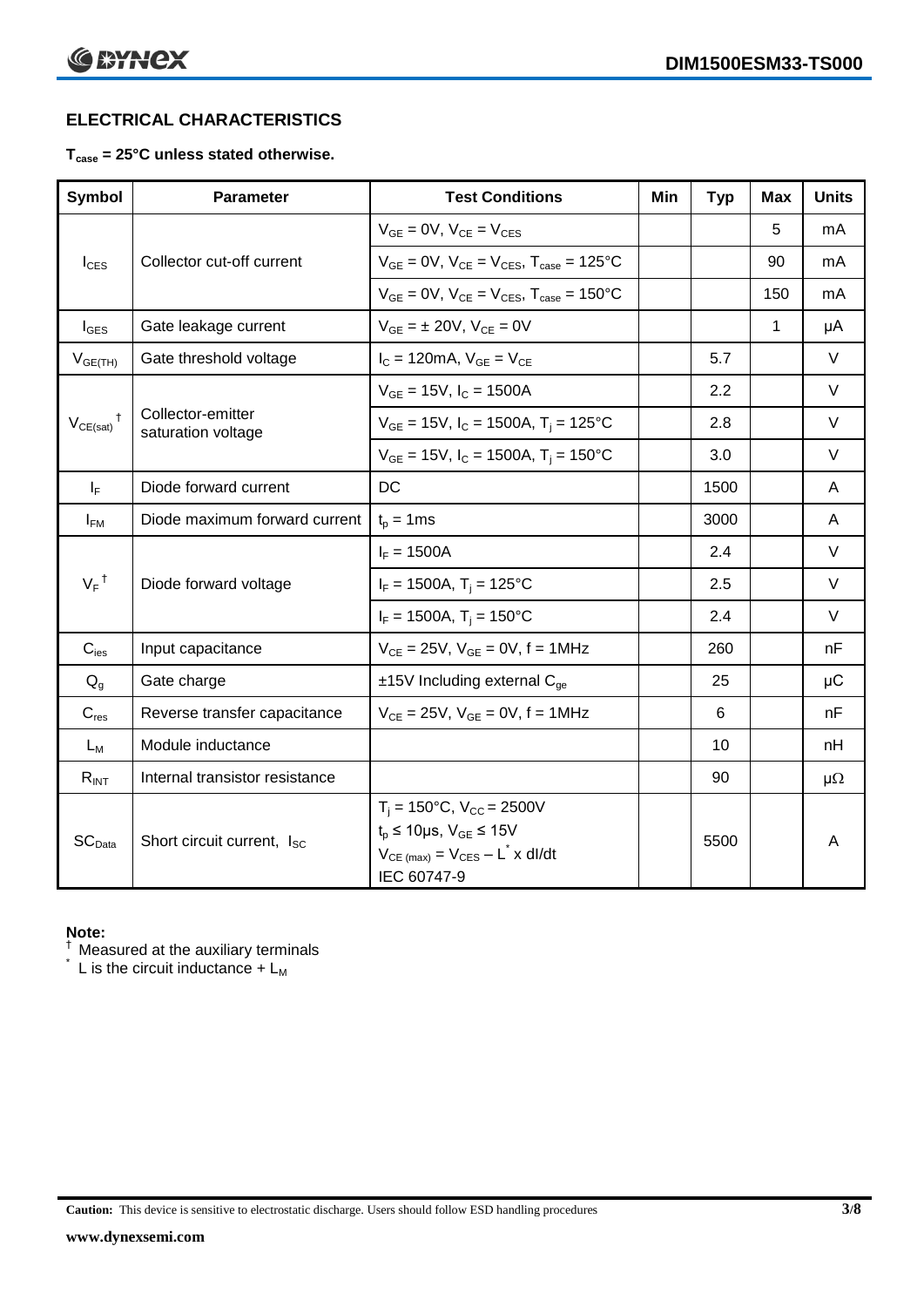# **ELECTRICAL CHARACTERISTICS**

**Tcase = 25°C unless stated otherwise**

| Symbol              | <b>Parameter</b>               | <b>Test Conditions</b>                               | Min | Typ. | <b>Max</b> | <b>Units</b> |
|---------------------|--------------------------------|------------------------------------------------------|-----|------|------------|--------------|
| $t_{d(\text{off})}$ | Turn-off delay time            | $I_c = 1500A$                                        |     | 2700 |            | ns           |
| โf                  | Fall time                      | $V_{GF} = \pm 15V$                                   |     | 520  |            | ns           |
| $E_{OFF}$           | Turn-off energy loss           | $V_{CE} = 1800V$                                     |     | 2900 |            | mJ           |
| $t_{d(on)}$         | Turn-on delay time             | $R_{q(ON)} = 1.65\Omega$<br>$R_{g(OFF)} = 1.5\Omega$ |     | 1000 |            | ns           |
| t,                  | Rise time                      | $C_{GE} = 330nF$                                     |     | 400  |            | ns           |
| $E_{ON}$            | Turn-on energy loss            | $L_s \sim 150$ nH                                    |     | 1900 |            | mJ           |
| $Q_{rr}$            | Diode reverse recovery charge  | $I_F = 1500A$                                        |     | 850  |            | $\mu$ C      |
| $I_{rr}$            | Diode reverse recovery current | $V_{CE} = 1800V$                                     |     | 920  |            | A            |
| $E_{rec}$           | Diode reverse recovery energy  | $dl_F/dt = 4000A/\mu s$                              |     | 1000 |            | mJ           |

#### **Tcase = 125°C unless stated otherwise**

| Symbol                         | <b>Parameter</b>               | <b>Test Conditions</b>                               | Min | Typ. | <b>Max</b> | <b>Units</b> |
|--------------------------------|--------------------------------|------------------------------------------------------|-----|------|------------|--------------|
| $\mathfrak{r}_{\text{d(off)}}$ | Turn-off delay time            | $I_c = 1500A$                                        |     | 2750 |            | ns           |
| t                              | Fall time                      | $V_{GE} = \pm 15V$                                   |     | 570  |            | ns           |
| $E_{OFF}$                      | Turn-off energy loss           | $V_{CE} = 1800V$                                     |     | 3250 |            | mJ           |
| $t_{d(on)}$                    | Turn-on delay time             | $R_{g(ON)} = 1.65\Omega$<br>$R_{q(OFF)} = 1.5\Omega$ |     | 1020 |            | ns           |
| t,                             | Rise time                      | $C_{GE} = 330nF$                                     |     | 420  |            | ns           |
| $E_{ON}$                       | Turn-on energy loss            | $L_s \sim 150$ nH                                    |     | 2500 |            | mJ           |
| $Q_{rr}$                       | Diode reverse recovery charge  | $I_F = 1500A$                                        |     | 1400 |            | μC           |
| $I_{rr}$                       | Diode reverse recovery current | $V_{CE} = 1800V$                                     |     | 1160 |            | A            |
| $E_{rec}$                      | Diode reverse recovery energy  | $dl_F/dt = 4000A/\mu s$                              |     | 1700 |            | mJ           |

### **Tcase = 150°C unless stated otherwise**

| Symbol       | <b>Parameter</b>               | <b>Test Conditions</b>                               | Min | Typ. | Max | <b>Units</b> |
|--------------|--------------------------------|------------------------------------------------------|-----|------|-----|--------------|
| $t_{d(off)}$ | Turn-off delay time            | $I_c = 1500A$                                        |     | 2800 |     | ns           |
|              | Fall time                      | $V_{GF} = \pm 15V$                                   |     | 550  |     | ns           |
| $E_{OFF}$    | Turn-off energy loss           | $V_{CF} = 1800V$                                     |     | 3450 |     | mJ           |
| $t_{d(on)}$  | Turn-on delay time             | $R_{g(ON)} = 1.65\Omega$<br>$R_{q(OFF)} = 1.5\Omega$ |     | 1030 |     | ns           |
| t,           | Rise time                      | $C_{GE} = 330nF$                                     |     | 430  |     | ns           |
| $E_{ON}$     | Turn-on energy loss            | $L_s \sim 150$ nH                                    |     | 2750 |     | mJ           |
| $Q_{rr}$     | Diode reverse recovery charge  | $I_F = 1500A$                                        |     | 1600 |     | μC           |
| $I_{rr}$     | Diode reverse recovery current | $V_{CE} = 1800V$                                     |     | 1200 |     | A            |
| $E_{rec}$    | Diode reverse recovery energy  | $dl_F/dt = 4000A/\mu s$                              |     | 1950 |     | mJ           |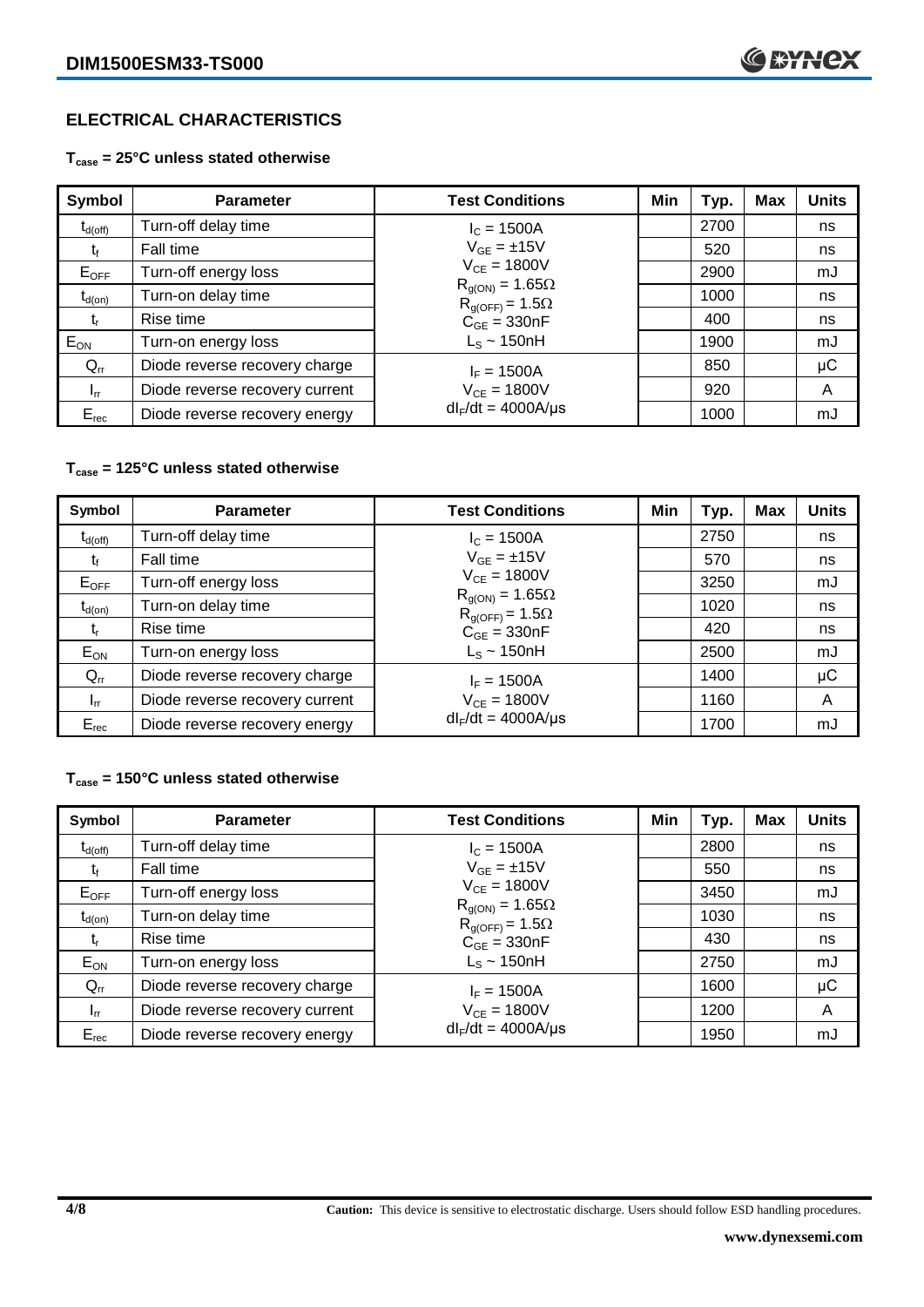

**Caution:** This device is sensitive to electrostatic discharge. Users should follow ESD handling procedures **5/8**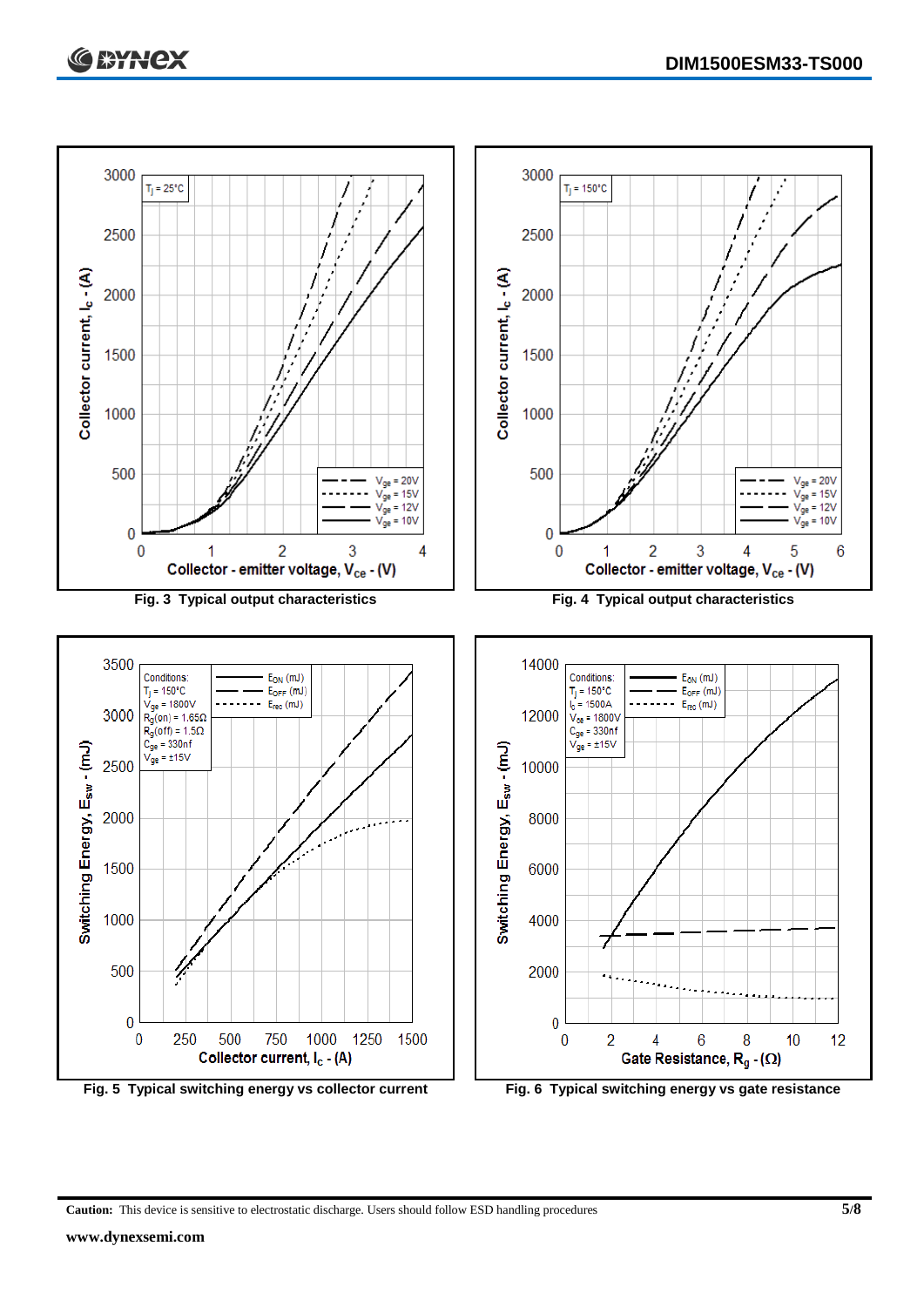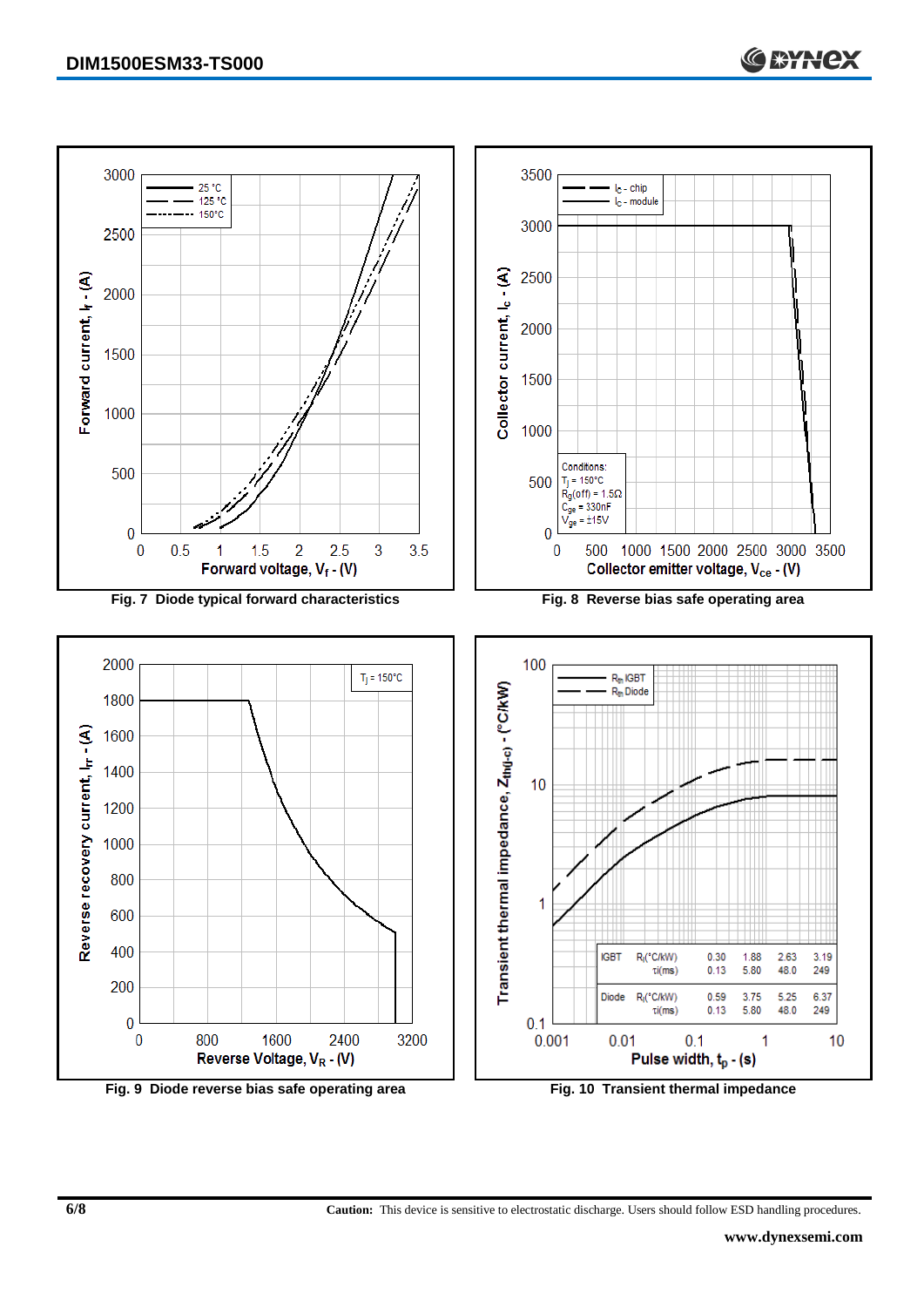

#### **PACKAGE DETAILS**

For further package information, please visit our website or contact Customer Services. All dimensions in mm, unless stated otherwise. **DO NOT SCALE.**



**Caution:** This device is sensitive to electrostatic discharge. Users should follow ESD handling procedures **7/8**